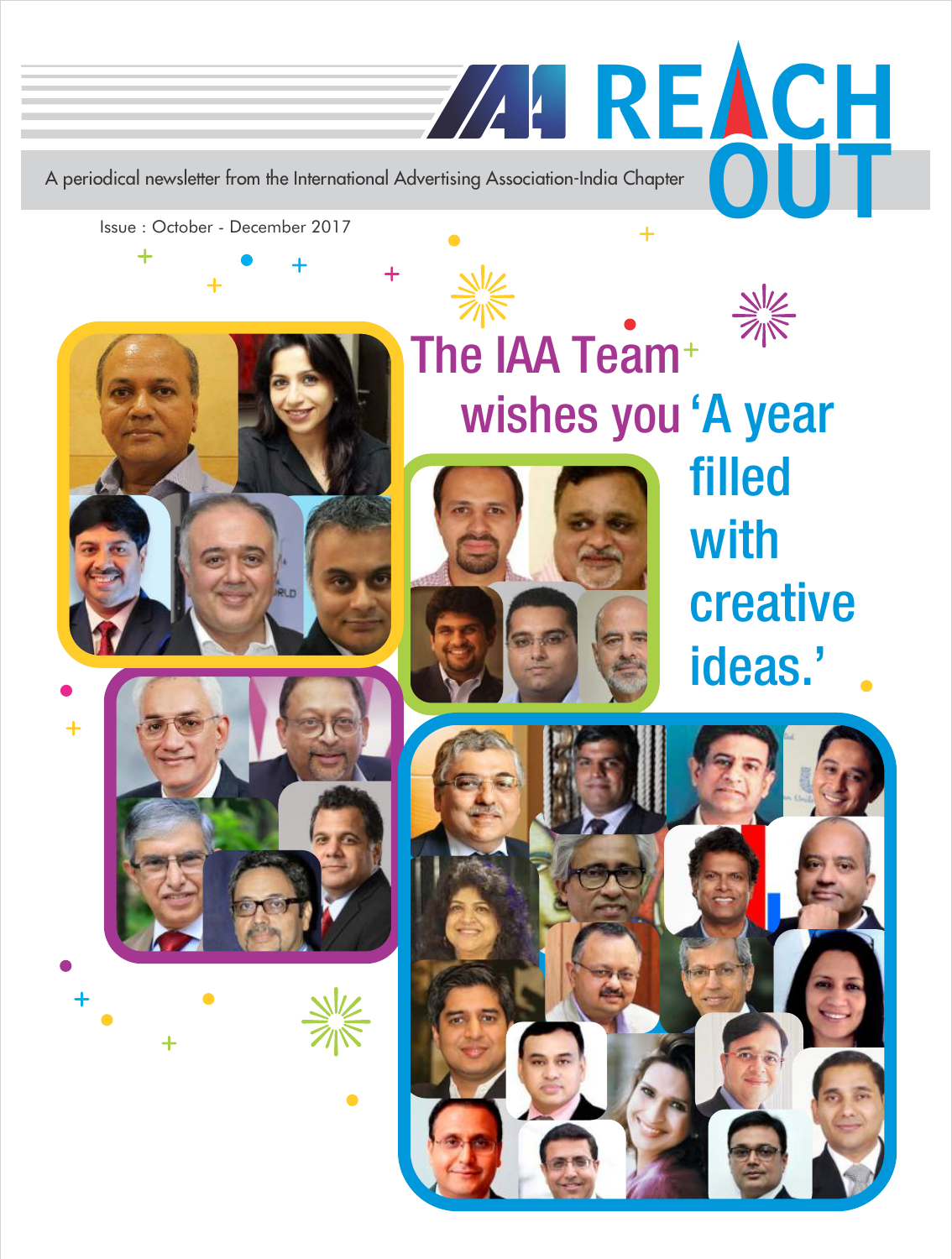# My Endeavour



Ramesh Narayan President IAA India Chapter

So what does an industry-based Association seek to be? And what does it need to do? In fact why should it be doing these things at all?

I have always been an industry person. And I believe associating with industry-based organizations have made me appreciate the nuances of the industry, meet the most wonderful people, learn continuously, and try to give back to an industry that makes us what we are or have been. And so I see the India Chapter of the IAA as a body that informs, educates, raises the standard of the discourse, spreads the message of what communication can really do and promotes inclusiveness. This is achieved through its many programs, initiatives and interactions.

Whether it is promoting excellence in sustainability, equality in gender equations. Whether it is saluting leadership in marketing or brilliance in "real hard-working" advertising. Whether it is championing the cause of self regulation or bringing out the finest in this industry and its people.

The IAA will go far beyond being just another advertising Association. It will endeavor to be the Association that leads in showing the world that communication is a force for good. Because what's good, is good for business.

### Ramesh Narayan elected President of IAA India Chapter



Ramesh Narayan President IAA India Chapter



Megha Tata Vice President



Pradeep Dwivedi **Secretary** 



Jaideep Gandhi Treasurer

Neeraj Roy

Immediate Past President

Ad Veteran Ramesh Narayan was unanimously elected President of the India Chapter of the International Advertising Association (IAA) at its AGM held on 28th September 2017 in Mumbai.

The office bearers of IAA-India Chapter are Vice President-Megha Tata (COO, BTVI ), Hon. Secretary-Pradeep Dwivedi (CEO, Sakal Media Group), Hon. Treasurer-Jaideep Gandhi (Founder, Another Idea), and Immediate Past President-Neeraj Roy (Founder & CEO, Hungama Digital Media Entertainment).

The Members of the Managing Committee include Abhishek Karnani (Director, Free Press Journal), M V Shreyams Kumar (MD, Mathrubhumi Group), Janak Sarda (Jt.MD,Deshdhoot), I Venkat (Director, EENADU), Anant Goenka (Director, Indian Express), Srinivasan Swamy (Chairman, RK Swamy BBDO), Pradeep Guha (CEO, 9XMedia), Kaushik Roy (President - Brand Marketing, Reliance Industries Ltd.), Sam Balsara (Chairman & MD, Madison Communications), Raj Nayak (COO, Colors, Viacom18 Media), Ashish Bhasin (Chairman & CEO, Dentsu Aegis Network), Dr. Bhaskar Das (Executive President, Dainik Bhaskar Group), Manish Advani (Head Marketing & Public Relations, Mahindra Special Services Group), Salil Kapoor (M.D, HOOQ Digital India Pvt. Ltd.), Atit Mehta (VP & Head Media, Sequoia Capital India Advisors), Partho Dasgupta (CEO, BARC India), Nandini Dias (CEO, Lodestar UM-India), Tarun Rai (CEO, JWT), Anupriya Acharya (CEO, Publicis Media-India), Umang Bedi (Ex-MD, Facebook India), CVL Srinivas (Country Manager-WPP India & CEO - South Asia, GroupM), M.K Anand (CEO, Times Now Network), Girish Agarwal (Director, Dainik Bhaskar Group), Ashok Venkatramani (Consulting Director-Chrome Data Analytics & Media), Tarun Katial (CEO, Reliance Broadcast Network Limited), Sunita Bangard (President -Marketing, Idea Cellular), Anand Sankeshwar (MD, VRL Media Ltd.), Sunil Kataria (Business Head - India & SAARC, Godrej), Avinash Pandey (COO, ABP News Network Pvt. Ltd.), and Rajiv Kental (President Marketing, Amar Ujala Publications).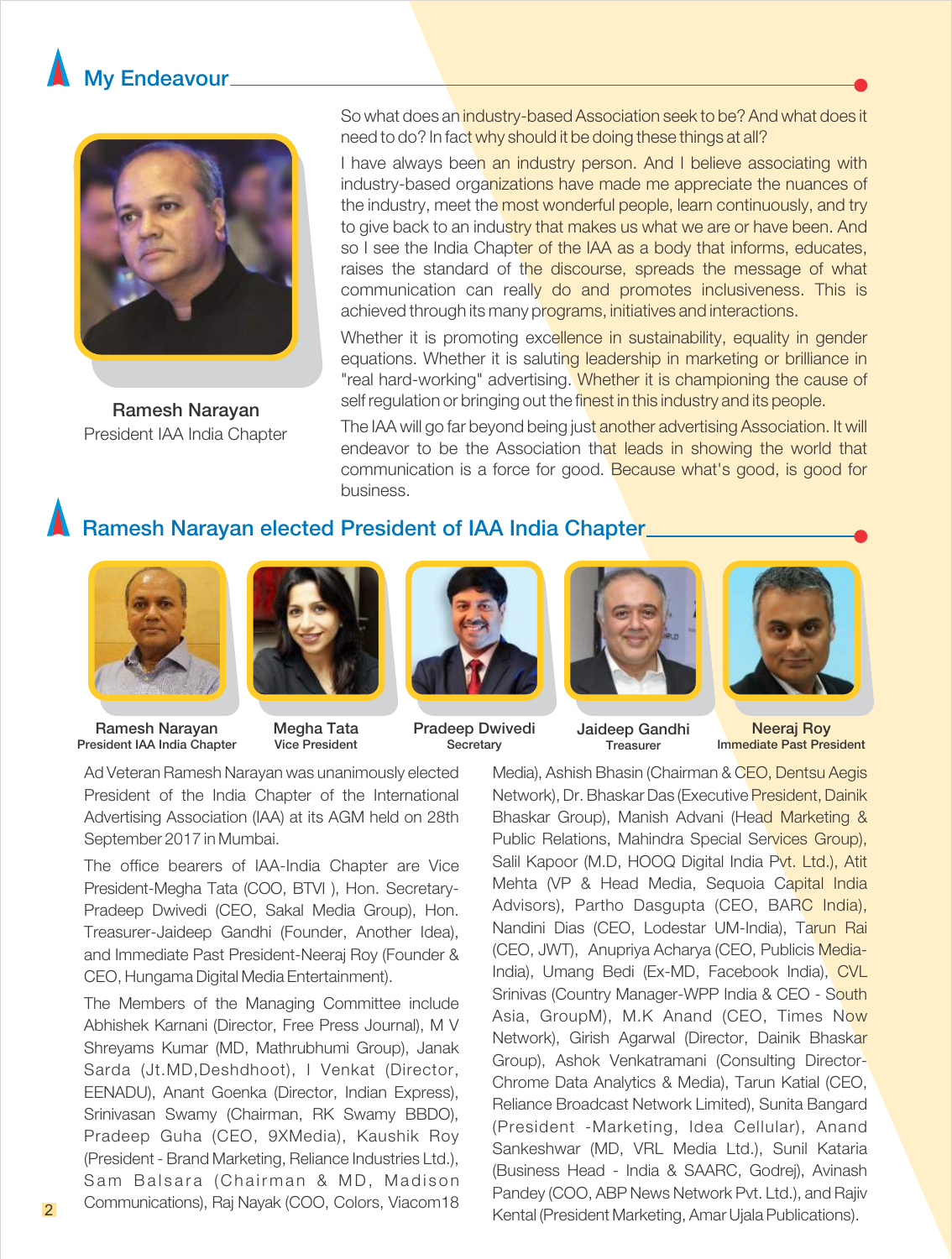### IAA Conversations – An Overview and Insights on OTT with Ashish Bhasin and Ajit Mohan

The knowledge Sharing Session on 'Overview & Insights of OTT' touched upon the future of technology enhancing streamlining of content and the growth of content consumption.

The India Chapter of International Advertising Association (IAA) organized 'IAA Conversations', a thought leadership platform with Ajit Mohan (CEO, Hotstar) & Ashish Bhasin (Chairman & CEO, South Asia - Dentsu Aegis Network) at Indian School of Management & Entrepreneurship (ISME), Lower Parel, Mumbai. The session was moderated by Megha Tata, (COO - BTVI). The event was supported by BTVI, Sakal Media Group and ISME.

Ajit Mohan mentioned that people's appetite for video consumption is on a rise and smart phones accelerate this possibility. The myth that small screen may not be good for long content viewing is slowly breaking. The power of accessible, curated real stories online is strengthened through technology. OTT has lent us the ability to leverage stories and transform experience. OTT has helped to marry the engagement ability of a television with the



Megha Tata , COO – BTVI with Dr. Indu Shahani Founding Dean – ISME



Seen here is Ajit Mohan , CEO – Hotstar with I. Venkat, Director - Eenadu

consumer understanding of OTT. Cricket has helped people to come to this platform.

Ashish Bhasin said that tectonic shifts are happening online. 'Where there are eyeballs there go the numbers.' 13-14% market is digital. Video consumption will increase with smart phones. As of now there is a 22-24% penetration. In India every medium holds the potential to grow. The big problem in the ecosystem for the medium to grow is the standardization of currency to measure multimedia reach.

Ramesh Narayan, President, IAA India Chapter said, 'As a responsible industry Association, The India Chapter of the IAA has found this a great way of engaging the youth and at the same time amplifying the message on a national basis.'



Pradeep Dwivedi, CEO, Sakal Media Group opens the forum



An Overview and Insights on OTT with Ashish Bhasin and Ajit Mohan moderated by Megha Tata





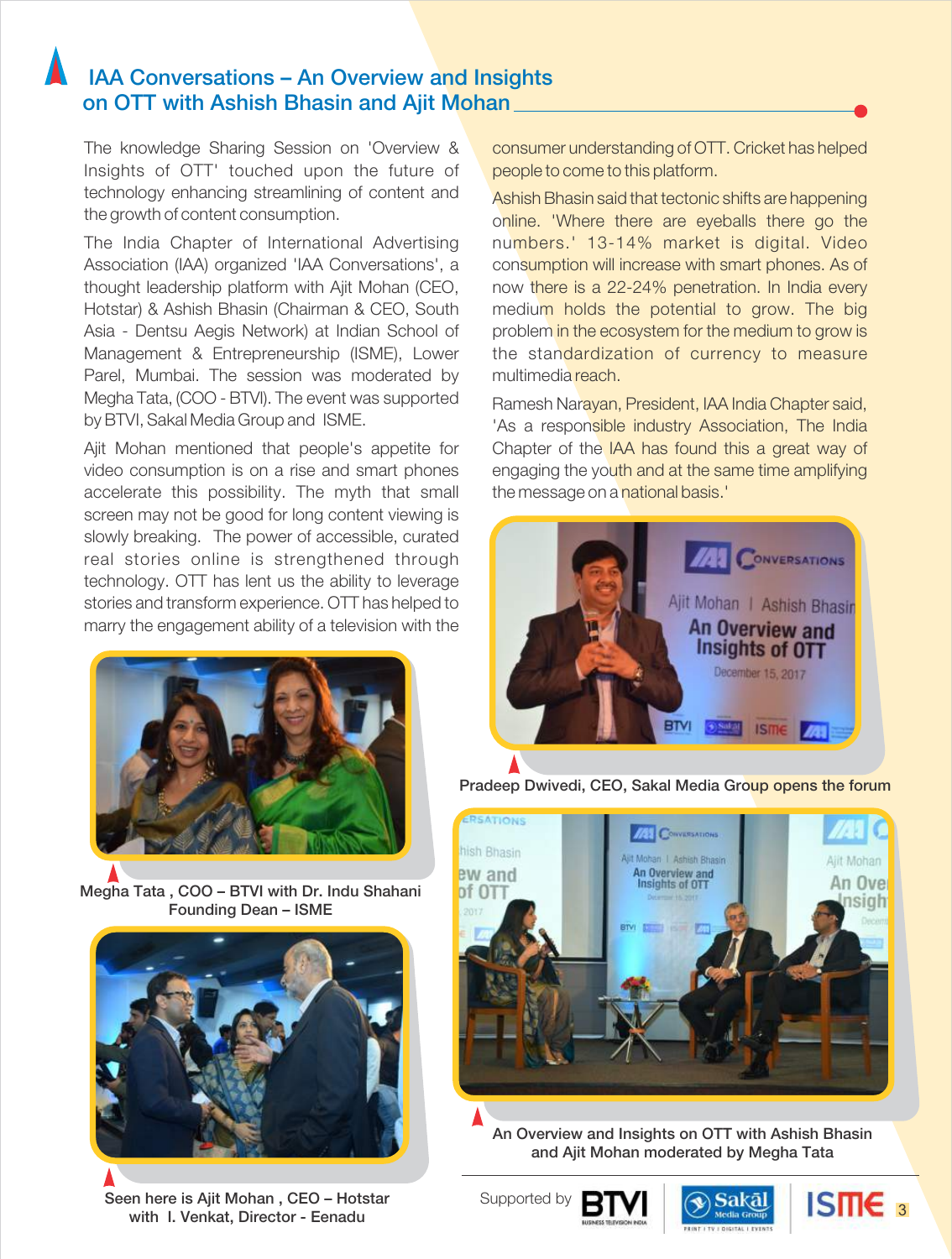# IAA Leadership Awards 2017

The International Advertising Association's (IAA) India Chapter hosted the 5th edition of the coveted Leadership Awards on 7th October 2017 at Trident Hotel, Mumbai.

The IAA Leadership Awards celebrate and recognize various individuals from across the fields of marketing, advertising and media, bringing them to one common platform. It honours women and men in the Marketing, Advertising and Media community for their outstanding performance, innovation and creativity in delivering path-breaking marketing initiatives. 24 categories were identified after deliberation over an extensive number of quantitative and qualitative parameters. The performance of the short-listed individuals was scrutinized by a technically-sound jury comprising of industry leaders. The awards saw leaders representing advertising, marketing and media



Powered by COLORS, the prestigious event was flagged off by Deputy Minister of Diplomacy, PM's office, Government of Israel, Dr. Michael Oren, Ramesh Narayan and Neeraj Roy.



Mukesh Ambani, Chairman & MD - Reliance **4** Industries, awarded the IAA Business Leader of **All Powered by** Powered by the Year Award.

honored by a group of pre-eminent guests.

Mukesh Ambani, Chairman & Managing Director, Reliance Industries Ltd was adjudged as the IAA Business Leader of the Year. On being awarded the Business Leader of the Year award, Mukesh Ambani said, 'I believe leadership is about setting new standards as demonstrated by our team at Jio. India was 155th in mobile broadband rankings in the world when we launched Jio but in a year,



Ramesh Narayan welcomes the distinguished guests, esteemed jury and the enthusiastic audience.



Srinivasan Swamy, Chairman and Managing Director - RK Swamy BBDO Pvt. Ltd . inducted into The IAA Hall of Fame.

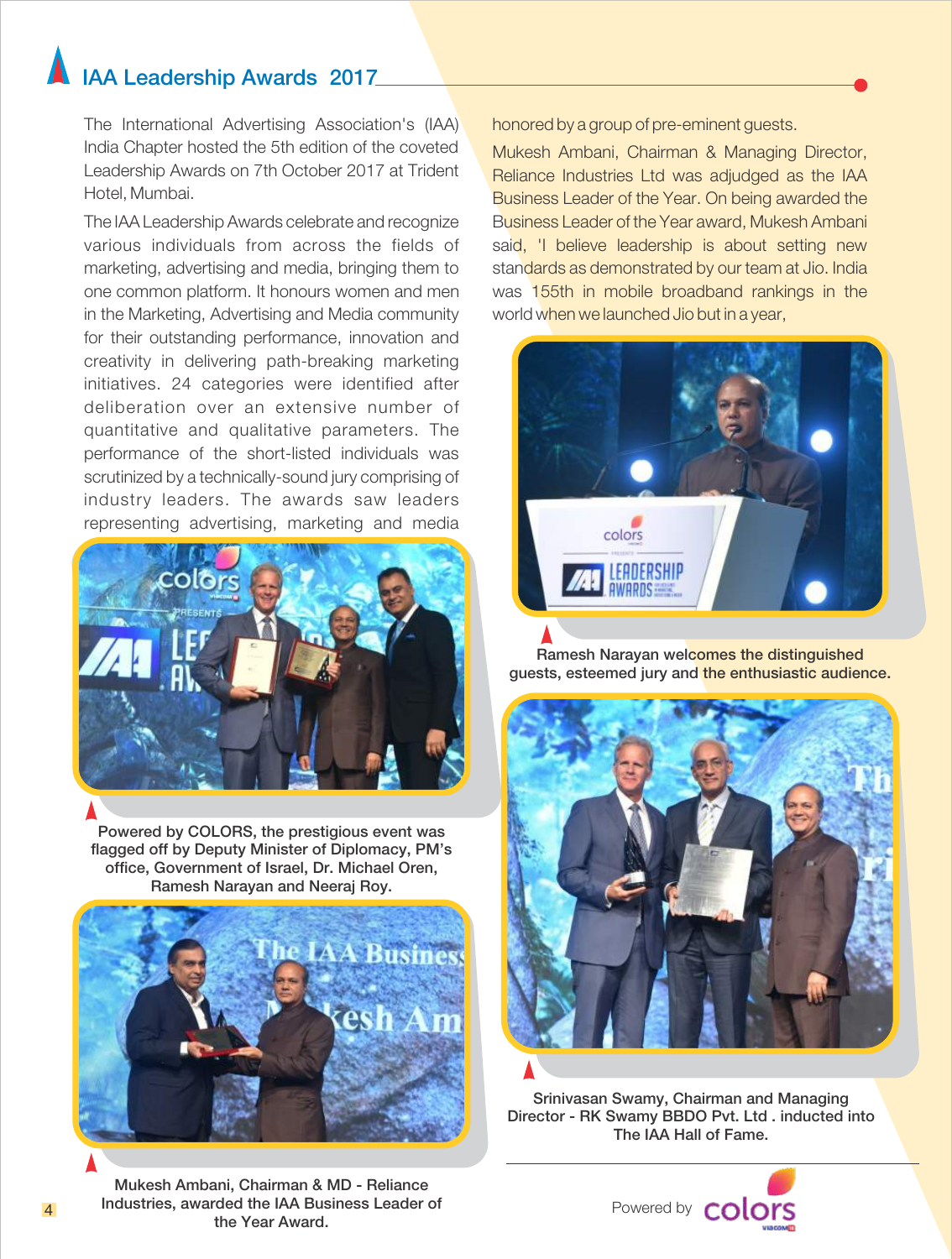# IAA Leadership Awards 2017

it became number 1 in the world. India is becoming a mobile first country and this is the future of our young nation."

At the event, Srinivasan Swamy, Chairman and Managing Director, RK Swamy BBDO was inducted into the Hall of Fame. Sonal Dabral, Group CCO and Vice Chairman, Ogilvy bagged the IAA Creative Agency Leader Award. Vikram Sakhuja, Group CEO, Madison Communications won the IAA Media Agency Leader accolade. Rajan Anandan bagged the IAA Media Leader Award.

Speaking of his maiden visit to India, Deputy Minister of the Diplomacy, PM's office, Government of Israel, Dr. Michael Oren, said "India is revered, respected and loved by the people of Israel. Both countries are the cradle of great civilizations and religions. I can think of no two countries in the world that have had a greater impact on history and art. I would like to extend an invite to every Indian to visit Israel and experience our love for India and our hospitality."



Randhir Singh Kalsi, Sr. Exec. Director - Marketing & Sales, Maruti Suzuki India, receiving the award for Marketer of the Year - 4 wheelers from Harit Nagpal, TataSky, and Neeraj Roy, IAA Mancom Member.



Ravi Desai, CMO, Amazon India Seller Service Pvt Ltd. receiving the award for Marketer of the Year - E-commerce from Pradeep Dwivedi, IAA Hon. Secretary, and Ravi Pisharody, Jury Member.

Shalini Raghavan,CMO, L'Oréal India Pvt. Ltd. receiving the award for Marketer of the Year - FMCG - Personal care from Anand Sankeshwar, and Dr Bhaskar Das, IAA Mancom Members.





Vikram Sakhuja (Group CEO - Madison Media & OOH at Madison World) receiving the IAA Media Agency Leader award.

IAA Creative Agency Leader was awarded to Sonal Dabral (Group CCO and Chairman - Ogilvy). The award was collected on his behalf by his wife, Beverly and Piyush Pandey (Co-Executive Chairman and National Creative Director of Ogilvy & Mather India.





Ranjivjit Singh, Sr. VP Marketing, Samsung India Electronics Pvt. Ltd. receiving the award for Marketer of the Year - Mobile Devices from Jaideep Gandhi, IAA Hon' Treasurer, and Nandini Dias, IAA Mancom Member.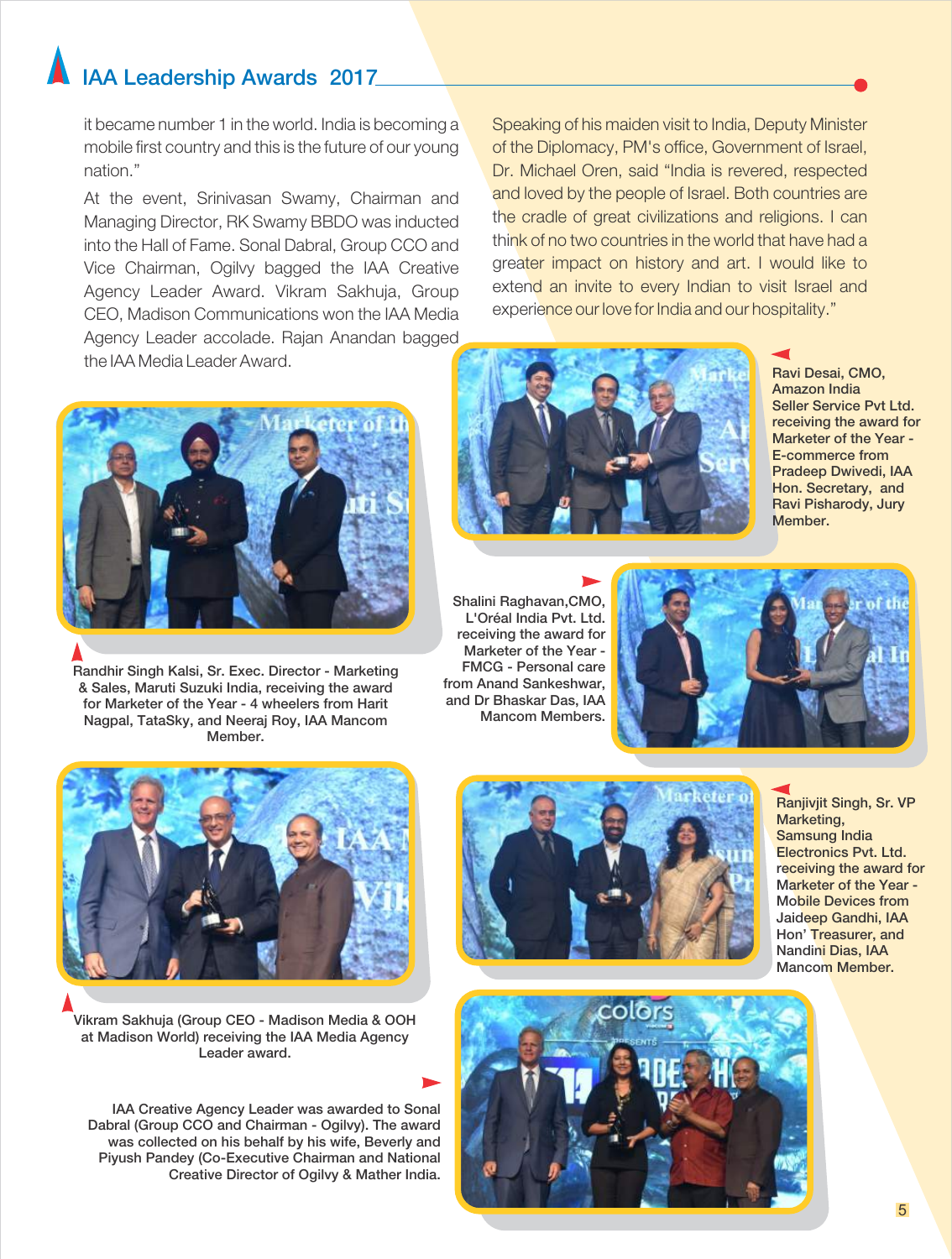### Creating another momentous occasion at the IAA awards was the unveiling of the book, 'Gandhi - The Great Communicator'.

When the India Chapter of the International Advertising Association (IAA) invited, the then Prime Ministerial candidate, Mr. Narendra Modi to speak at their function in 2013 and give an audience of communicators his vision of Brand India, the message of Mahatma Gandhi rang out loud and clear. He felt that any brand is built on shared values. And Brand India could be expressed wonderfully through the prism of one aspect of Gandhiji's life that to have followed through on this idea and curated a collection of articles from communication experts and those who knew Bapu intimately, all focusing on his persona as a great communicator. One thread that strongly runs through the narrative is that Bapu the Great Communicator used a variety of methods and devices and events to communicate powerfully and effectively. He used communication as a vehicle to forge nationalism, togetherness, amity and peace.

still needed some exploring. And that was, "Mahatma Gandhi -The Great Communicator". With this in mind, he appealed to the advertisers, advertising agencies and the media who were assembled there to consider bringing out a book on this subject.

IAA India is very pleased



Unveiling of the book "Gandhi - The Great Communicator", a momentous occasion. L-R - Dr. Michael Oren - Deputy Minister of Diplomacy, PM's office, Government of Israel, Srinivasan Swamy - Sr. Vice President, IAA Global, Mukesh Ambani - Chairman & MD, Reliance Industries, Ramesh Narayan - IAA India President and P.M. Balakrishnan -Business Head -National Accounts -The Hindu Group



 ' I received a copy of the volume from Meera a few days ago. It was sumptuously produced and perhaps a feather in the cap of India chapter of IAA. My hearty congrats on that.' Prof. E. Nageswara Rao, Retired Professor of English

Literature and a Gandhi Scholar.\*

'A very fine collection of article book "Mahatma Gandhi, the Great Communicator".' I VENKAT Director, EENADU

> 'There's eloquence at every instance from start to the end, and the gargantuan task of documenting an aweinspiring great personality such as Mahatma Gandhi, speaks volumes of eloquence par excellence!' Gulshen Patel

(\* Also has contributed article to this book) <sup>6</sup>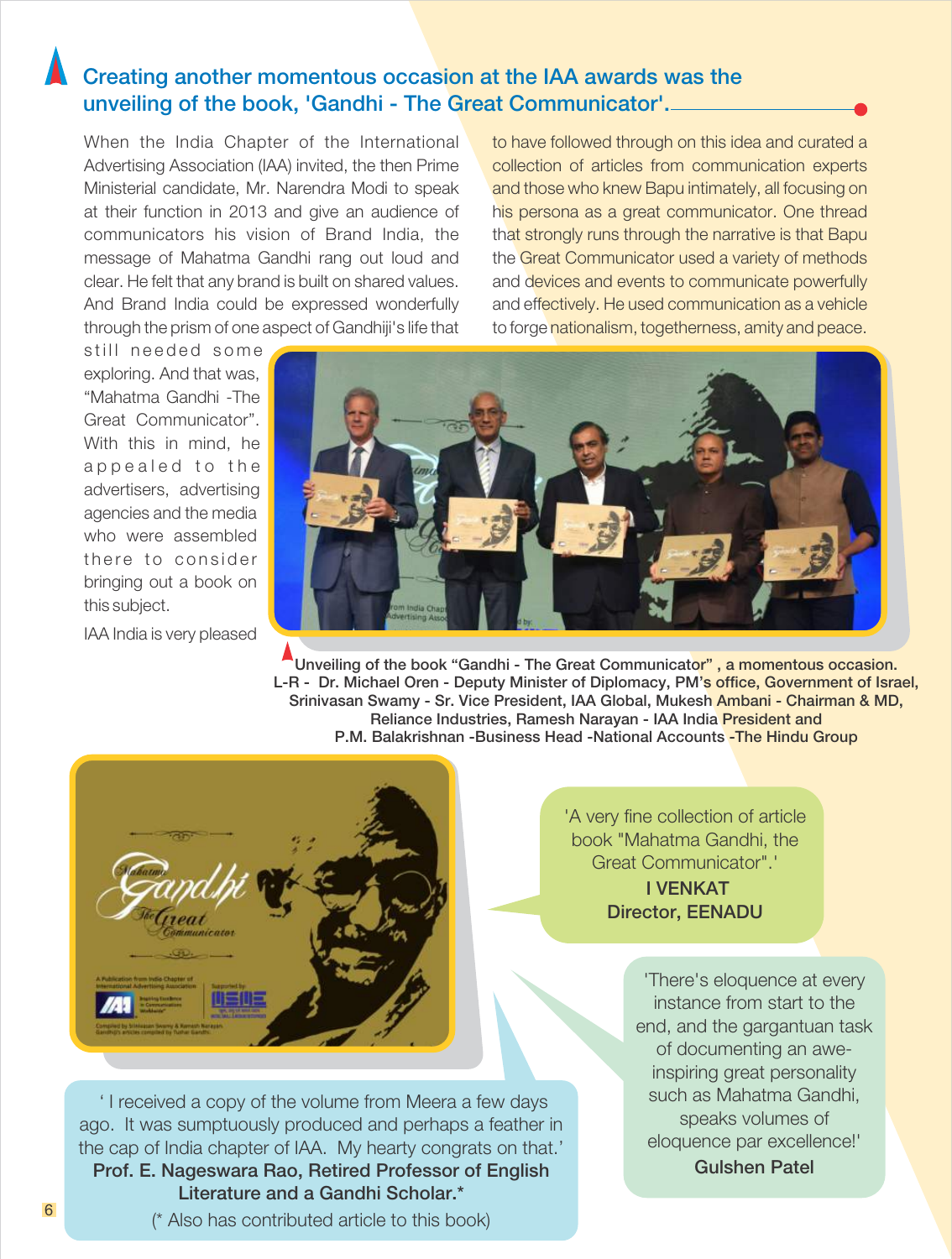# Future Leaders Awards

Encouraging young talent in the workplace is increasingly seen as a way of making companies stronger in the modern business environment.

IAA Future Leaders is a unique platform to acknowledge and award young budding talent in every organization, across marketing, media and advertising , and help grow the pipeline of talent.

The winners were sent to an all-expense paid trip to the AdAsia Congress, held in November 2017, in Bali, Indonesia. Nominations were judged by Megha Tata, Vishaka Singh, Abhishek Karnani and Janak Sarda.

At the AdAsia Conference, I had a great experience interacting with people, understanding both cultural and professional diversity. I particularly liked the sessions of Guy Kawasaki and Martin Lindstrom on how insights could be used to develop interesting communication. Apart from the brilliant sessions, these beautiful words by Kofi Annan left a huge impact - 'Leadership is not a position; a leader should serve first'. I'm thrilled to share my learnings with my team and I'm grateful to The Hindu Group and IAA India Chapter for my experience in Bali. Kranti Kumar- IAA Future Award Winner





Winning the IAA Future Leader Award in the Agency Category and an all-sponsored trip to attend AdAsia Bali was surely the highlight of my year. The event was packed with Asia's latest innovations and creativity for me to absorb. All the events were a great learning experience, and that's what you expect with a stunning line-up of speakers like Kofi Annan, Guy Kawasaki, Martin Lindstrom, etc. It is very rare for a 23 year old to say that he has rubbed shoulders with stalwarts of the advertising and marketing industry from across Asia. I am grateful to have gotten such an opportunity and will make sure to use these learnings in my career ahead. Adith Fernandes-IAA Future Award Winner

AdAsia Congress 2017 at Bali has been a once in a lifetime experience to hear the most celebrated marketing and communication experts talk about their success stories, experiences and learnings. Undoubtedly, the icing on the cake at AdAsia was the session with former UN Secretary General - Kofi Annan. There could not have been a better finale to the spectacular AdAsia 2017 than the Pakistan Night. I am thankful to the IAA for this excellent learning opportunity and hope to create more value in my career in the future. Shivpriya Iyer-IAA Future Award Winner





AdAsia seemed to be more rounded viz. its purpose. Its sessions, speakers and attendees weren't the usual suspects I'd imagine to see at an advertising conference: right from Kofi Annan to Martin Lindstorm. Its highlight topics of discussions attempted to trend-map and forecast what's next in the business-side of this 'creative business'.

To me, AdAsia was the gold standard in perspective. The more we know what the world of advertising outside creativity looks like, the more we will understand how to use creativity to shape it better. AdAsia allowed me to remove the creative hat, learn and share what those decisions look like. And I thank IAA for that. Aditya Perunkula-IAA Future Award Winner